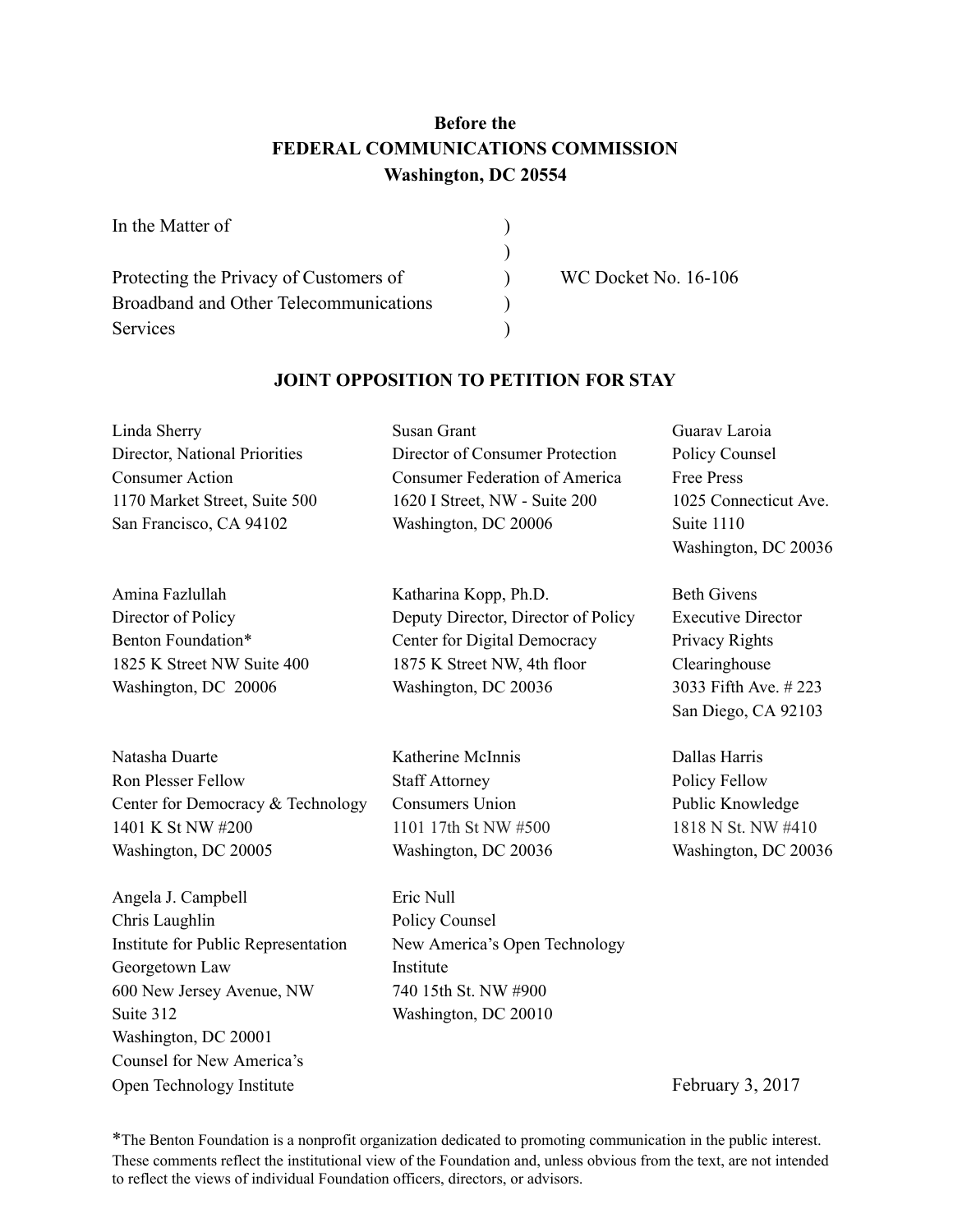# **TABLE OF CONTENTS**

| I.      |           |                                                                                    |  |
|---------|-----------|------------------------------------------------------------------------------------|--|
| $\prod$ |           |                                                                                    |  |
|         | A.        |                                                                                    |  |
|         |           | 1.                                                                                 |  |
|         |           | Granting A Stay Could Leave Consumers with No Redress When ISPs Misuse<br>2.       |  |
|         |           | 3. By Joint Petitioners' Own Logic, Granting A Stay Would Harm Other               |  |
|         | <b>B.</b> | Staying the Broadband Privacy Rules Would Not Serve the Public Interest9           |  |
|         | $C$ .     |                                                                                    |  |
|         | D.        | Joint Petitioners are Not Likely to Succeed on the Merits in Their Petitions for   |  |
|         |           | Joint Petitioners rely on arguments which have previously been presented and<br>1. |  |
|         |           | The Commission has the legal authority to adopt rules under section 22215<br>2.    |  |
|         |           | Broadband privacy rules do not violate the first amendment16<br>3 <sub>1</sub>     |  |
|         |           |                                                                                    |  |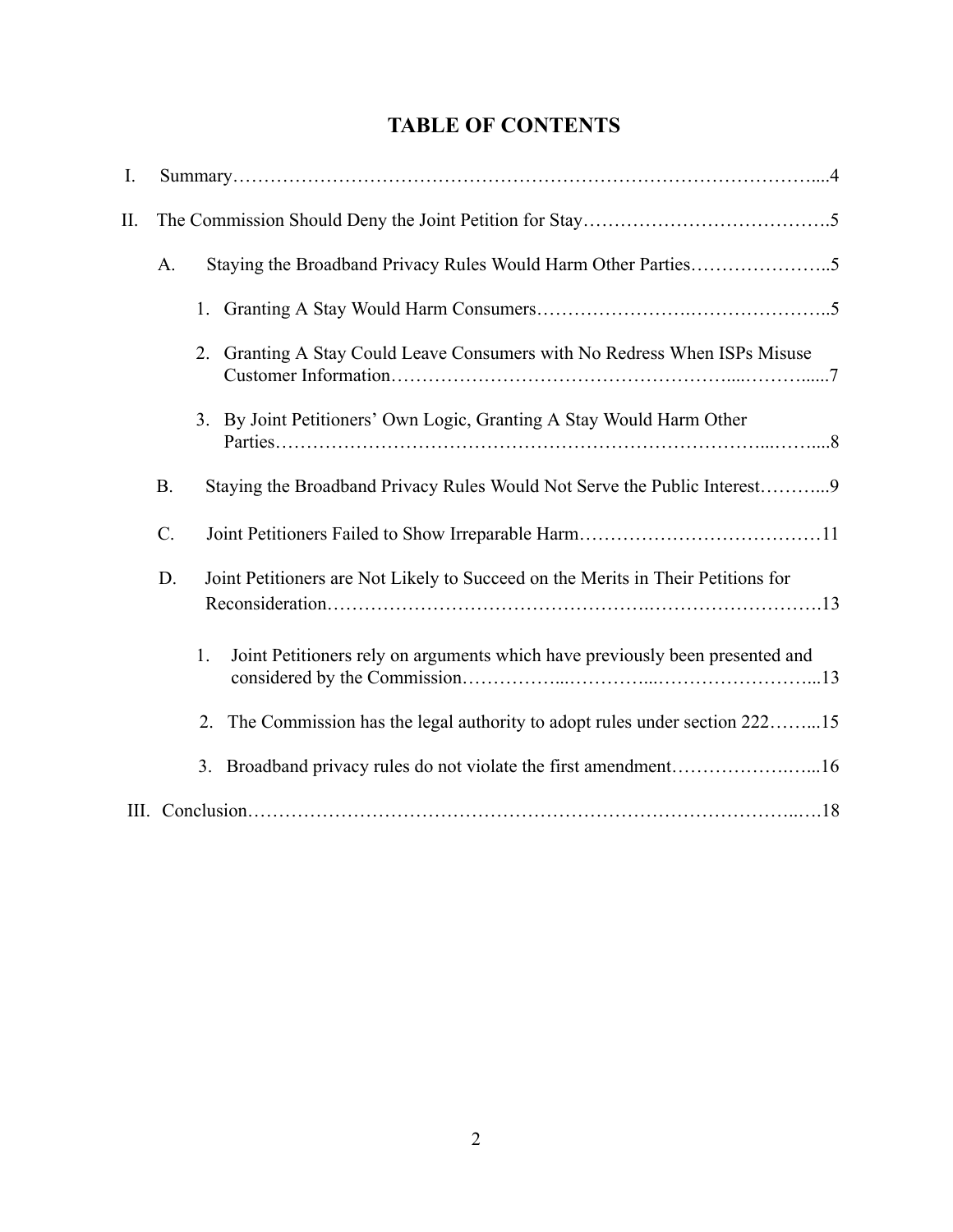# **Before the FEDERAL COMMUNICATIONS COMMISSION Washington, DC 20554**

| In the Matter of                       |  |
|----------------------------------------|--|
|                                        |  |
| Protecting the Privacy of Customers of |  |
| Broadband and Other Telecommunications |  |
| Services                               |  |

WC Docket No. 16-106

## **OPPOSITION TO PETITION FOR STAY**

Pursuant to 47 C.F.R. § 1.45(d), Consumer Action, Consumer Federation of America, New America's Open Technology Institute, Benton Foundation, Consumers Union, Center for Democracy and Technology, Center for Digital Democracy, Free Press, Institute for Public Representation (as Counsel for New America's Open Technology Institute), Public Knowledge, and Privacy Rights Clearinghouse (jointly, "Public Interest Organizations") file this Opposition to the Joint Petition for Stay of American Cable Association (ACA), the Competitive Carriers Association (CCA), CTIA, ITTA – The Voice of Mid-Sized Communications Companies (ITTA), NCTA – The Internet & Television Association (NCTA), NTCA – The Rural Broadband Association, the United States Telecom Association (USTelecom), the Wireless Internet Service Providers Association (WISPA), and WTA – Advocates for Rural Broadband (together "Joint" Petitioners"), submitted on January 27, 2017 ("Joint Petition for Stay")<sup>1</sup> and respectfully request that the Commission deny the stay to the rules adopted on October 27, 2016 in the above-captioned proceeding,<sup>2</sup> pending resolution of the Petitions for Reconsideration.

<sup>1</sup> *In the Matter of Protecting the Privacy of Customers of Broadband and Other Telecommunications Services*, WC Docket No. 16106, Joint Petition for Stay (filed January 27, 2017) ("*Joint Petition for Stay*").

<sup>2</sup> *In the Matter of Protecting the Privacy of Customers of Broadband and Other Telecommunications Services*, WC Docket No. 16106, Report and Order, FCC 16148 (rel. Nov. 2, 2016) ("*Order*").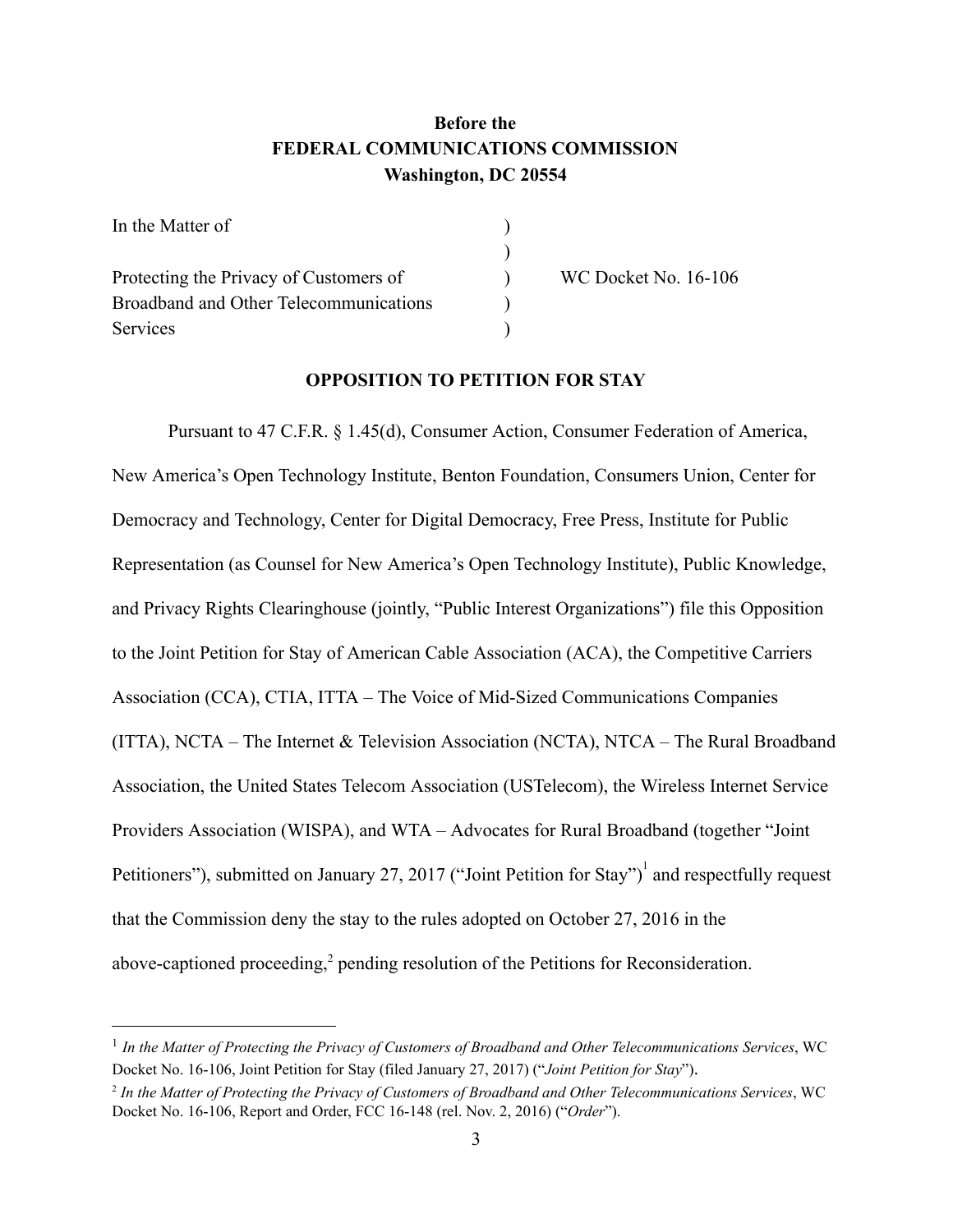## **I. Summary**

As the Commission has consistently emphasized, a stay is "extraordinary relief" that should not be routinely granted, and parties asking for a stay must show that their case meets the stringent standard established in the Commission's and the courts' precedents.<sup>3</sup> Joint Petitioners have failed to show that a stay is warranted on any of the four factors of the Commission's analysis. Therefore, the stay should be denied.

Staying the broadband privacy rules would harm consumers and other parties, and would therefore not serve the public interest. The rules ensure consumers have meaningful choice, greater transparency, and strong security protections for personal information collected by ISPs. Granting a stay would leave consumers unprotected unless and until new rules are established, during which time ISPs could use the troves of sensitive information they collect without giving their customers a choice about whether or how it can be used or disclosed. Reliance on ISPs' voluntary privacy policies is ill-advised because there is no enforcement mechanism, nor sufficient market incentive for ISPs to honor their promises. Moreover, if relying on Joint Petitioners' own logic, granting a stay would harm other parties. Staying the rules would not serve the public interest because individuals are dependent on communications networks and have an interest in protecting the personal information they share.

The economic harms Joint Petitioners describe are not irreparable, but rather are

<sup>3</sup> *See In the Matter of Arizona Public Service Company and Nextel Communications, Inc.*, WT Docket No. 0255, Memorandum Opinion and Order, 30 FCC Rcd 3757, 3759, 3760 (2015); *Rates for Interstate Inmate Calling Services*, WC Docket No. 12375, Order Denying Stay Petitions and Petition to Hold in Abeyance, 28 FCC Rcd. 15,927, 15,931, 15,943 (2013); *Amendment of Parts 73 and 74 of the Commission's Rules to Establish Rules for* Digital Low Power Television, Television Translator, and Television Booster Stations and to Amend Rules for Digital *Class A Television Stations*, MB Docket No. 03185, Second Memorandum Opinion and Order, 28 FCC Rcd. 14,412, 14,415 n.34 (2013); *Improving Public Safety Communications in the 800 MHz Band*, WT Docket No. 0255, Order, 20 FCC Rcd. 1560, 1563, 1565 (2005); *Establishment of a Class A Television Servic*e, MM Docket No. 00-10, Order, 16 FCC Rcd. 15,053, 15,054 (2001).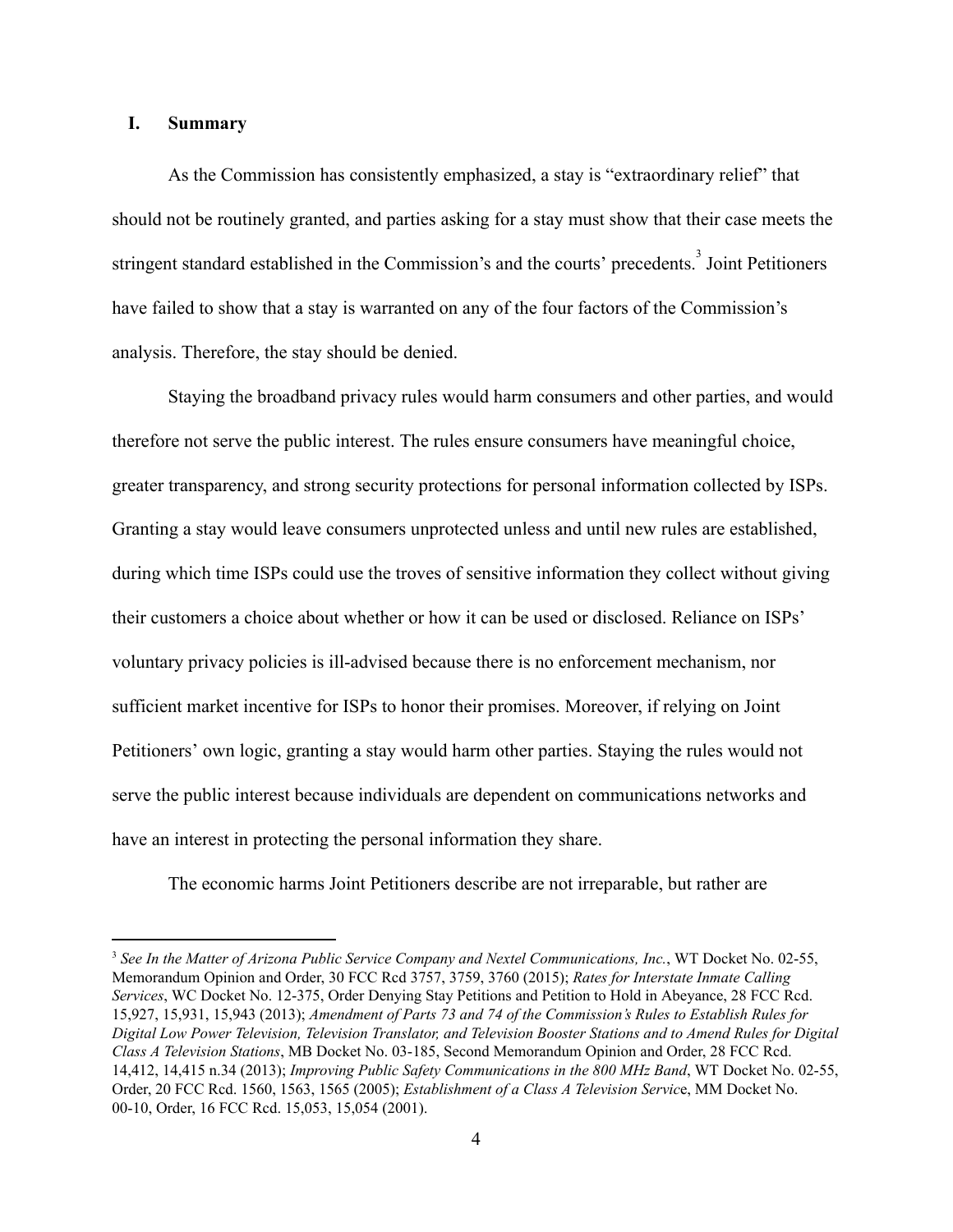theoretical, grossly exaggerated, or routine costs associated with compliance. Joint Petitioners essentially conclude that providing consumers with more choices is bad for those consumers by speculating that customers will opt-out of ISPs using their information, causing lost profits. Any loss of goodwill is more likely associated with ISPs' own failures in using consumers' information without notice and consent, not sending data breach notifications, or failing to maintain adequate data security measures.

Joint Petitioners are not likely to succeed on the merits. The Commission cannot grant stay motions when the petitioner relies on arguments which have previously been presented and considered by the Commission, as is the case here. Even setting aside Joint Petitioners' procedural deficiencies, the Commission has the legal authority to adopt these rules under Section 222. Congress specifically authorized the Commission to protect the privacy of all data that *all* telecommunications carriers — explicitly including ISPs — collect from their customers. The *Order* also does not violate the First Amendment rights of ISPs, because the rules do not prohibit or disfavor certain activities based on their content. Moreover, the rules are reasonable and proportional to the Commission's interest and therefore satisfy the *Central Hudson* test.

#### **II. The Commission Should Deny the Joint Petition for Stay.**

## **A. Staying the Broadband Privacy Rules Would Harm Other Parties.**

1. Granting A Stay Would Harm Consumers.

Staying the broadband privacy rules pending action on reconsideration would significantly harm consumers. The broadband privacy rules ensure that broadband customers have meaningful choice, greater transparency, and strong security protections for information collected by ISPs. Many of the provisions adopted in the 2016 Privacy Order have been in effect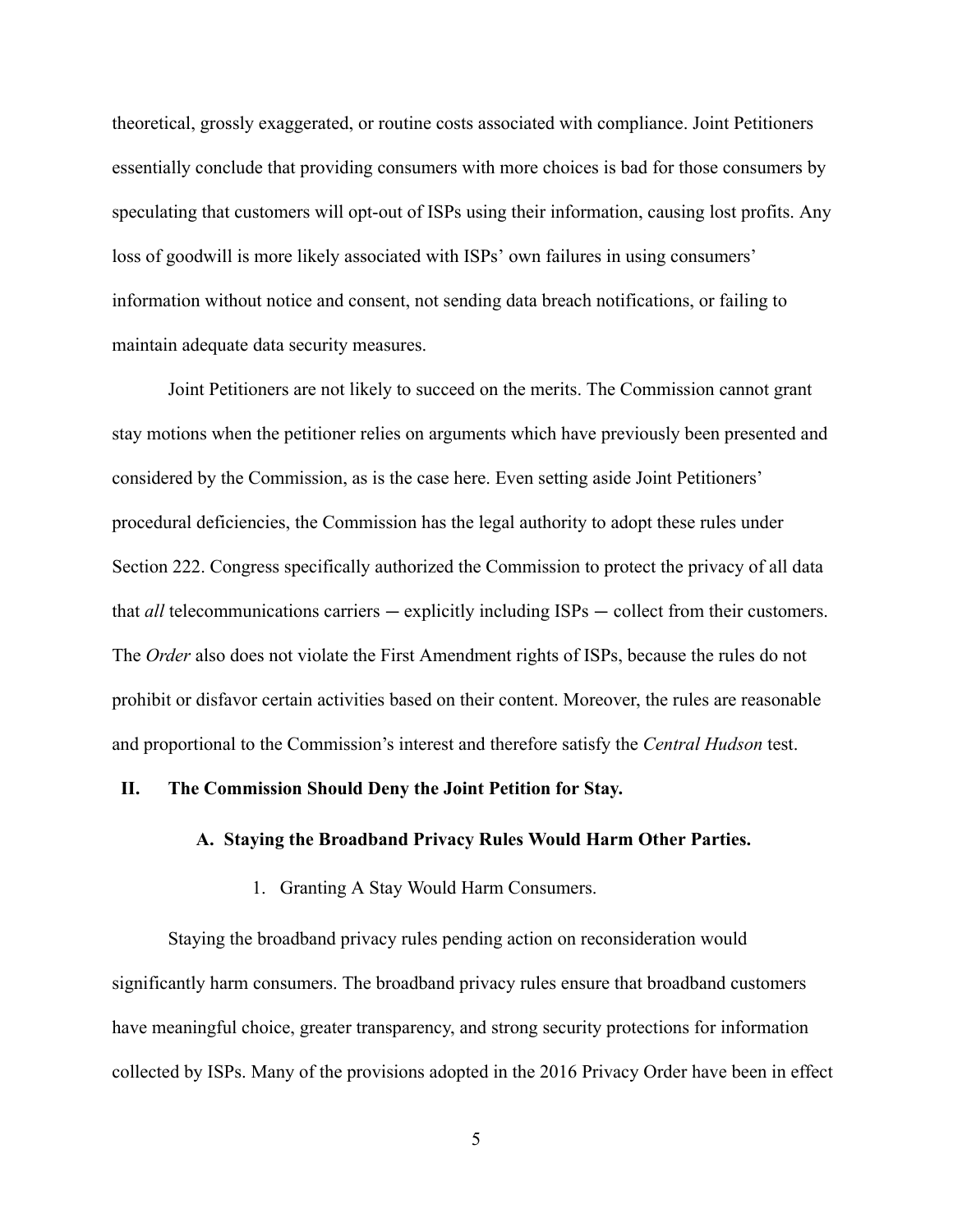for a month already, while the rest will take effect at different times over the next 11 months.<sup>4</sup>

A stay of the rules would mean that consumers would have essentially no protections unless and until the Commission either denies reconsideration, as Public Interest Organizations will urge the Commission to do, or if it grants reconsideration, until it can complete one or more rounds of rulemaking to adopt different rules. As a practical matter, this means that consumers will lack meaningful privacy protections for a significant period of time.<sup>5</sup>

Joint Petitioners do not dispute that they have access to vast troves of their customers' private information.<sup>6</sup> Providers collect information from all the adults, children, and guests that access the internet through their network.<sup>7</sup> This includes sensitive internet browsing information, including but not limited to financial and health information, Social Security numbers, information pertaining to children, when consumers are online, where they are physically located while online, how long they stay online, the devices being used to access the internet, the websites visited, and the applications used.<sup>8</sup> As the ISPs note, "most consumers access the internet via multiple devices and over multiple networks operated by multiple broadband providers," but this does not aid their argument; it simply means that every ISP requesting this stay has a expansive window into the lives of Americans across the country.<sup>9</sup> With this

<sup>4</sup> *In the Matter of Protecting the Privacy of Customers of Broadband and Other Telecommunications Services*, WC Docket No. 16106, Public Notice, Wireline Competition Bureau Announces Effective Dates of the Broadband Policy Rules (Dec. 14, 2016) ("the data security obligations (new section 64.2005) will be effective on March 2, 2017 . . . the new breach-notification requirements (new section 64.2006) will become effective the later of PRA approval or June 2, 2017 (6 months after Federal Register publication) and the notice and customer approval provisions (new sections 64.2003, 64.2004, and 64.2011(b)) will become effective the later of PRA approval or December 4, 2017 (12 months after Federal Register publication).").

<sup>5</sup> Although federal law would still require that ISPs protect consumer information, the FCC's rules are necessary to implement this legal requirement and provide guidance to both the industry and the public. <sup>6</sup> *Joint Petition for Stay* at 15 (ISPs have..."visibility into broadband customer data...").

<sup>7</sup> *See Order* ¶ 44.

<sup>8</sup> *Order* ¶ 9.

<sup>9</sup> *Joint Petition for Stay* at 16.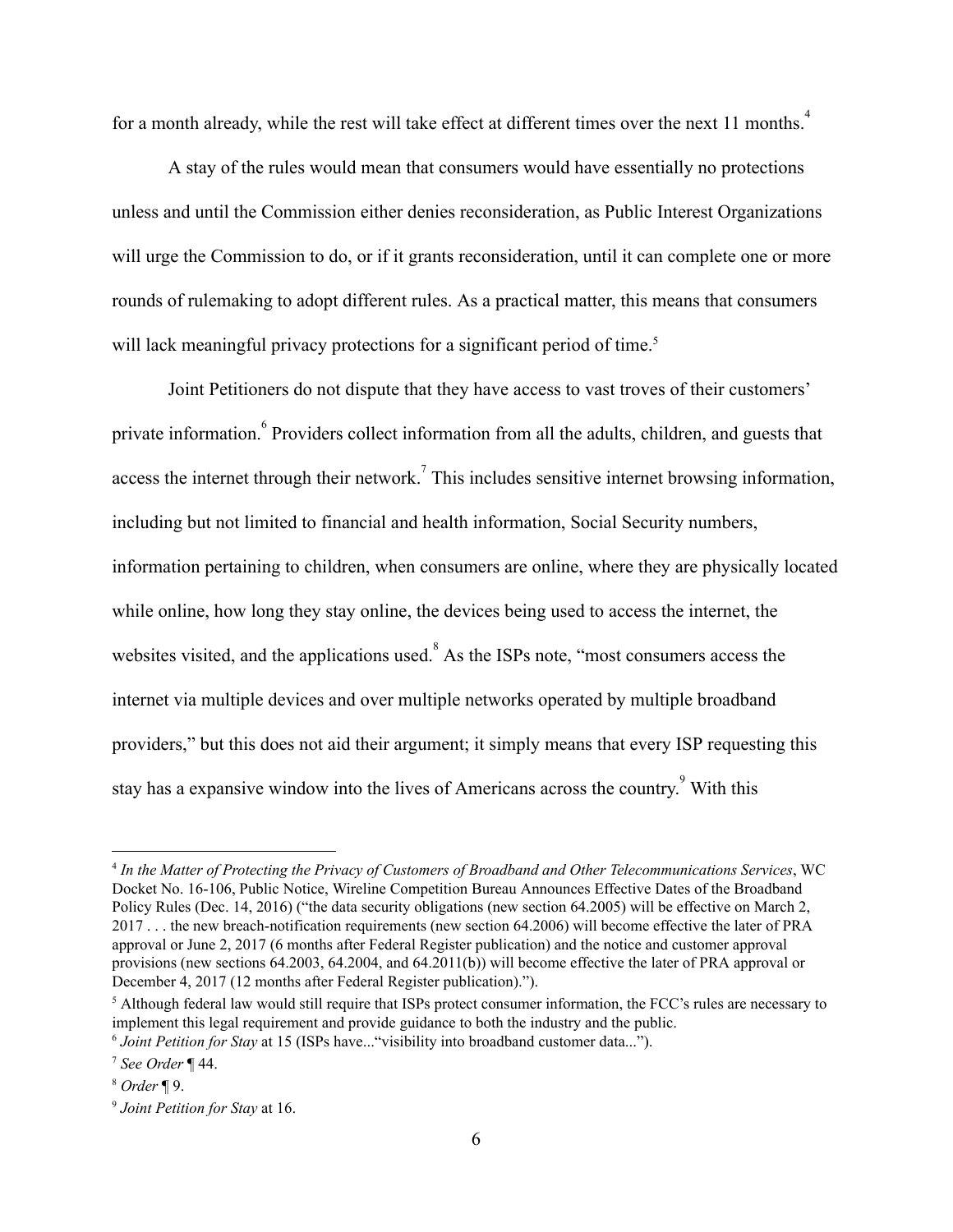information, ISPs can create comprehensive customer profiles that can be used to manipulate or even discriminate against consumers. In addition, if the FCC stayed the data security and breach notification requirements, consumers would be harmed because they will not be able to exercise effective options to protect their private information.

> 2. Granting A Stay Could Leave Consumers with No Redress When ISPs Misuse Customer Information.

In deciding whether to stay the rules, the Commission must consider how a stay would interact with the Ninth Circuit's decision in *FTC v. AT&T Mobility* . There, the court interpreted a provision in the Federal Trade Commission Act that denies the FTC jurisdiction over common carriers. Thus, "[t]his leaves the Federal Communication Commission as the only federal agency with robust authority to regulate ISPs and other telecommunications carriers in their treatment of sensitive customer information obtained through the provision of BIAS and other telecommunications services."<sup>10</sup>

The Commission should reject Joint Petitioners' claim that their compliance with other laws and their own voluntary privacy policies provides sufficient protection for consumers.<sup>11</sup> As discussed above, because of the Ninth Circuit decision, the FTC cannot require ISPs to comply with their voluntary privacy policies. Moreover, contrary to their assertion,  $12$  ISPs lack the market incentives to protect customer information. Verizon's purchase of AOL demonstrates that ISPs want to monetize customer data by making it actionable for third party advertisers as well

<sup>10</sup> *Order* ¶ 358.

<sup>&</sup>lt;sup>11</sup> Joint Petitioners claim that "while ISPs have not been subject to specific implementing rules for nearly two years now, they have complied with the Commission's interim guidance, other applicable federal and state privacy, data security, and breach notification laws, and their own privacy policies, with scant evidence of harm to consumers." *Joint Petition for Stay* at 8.

<sup>12</sup> *Joint Petition for Stay* at 3.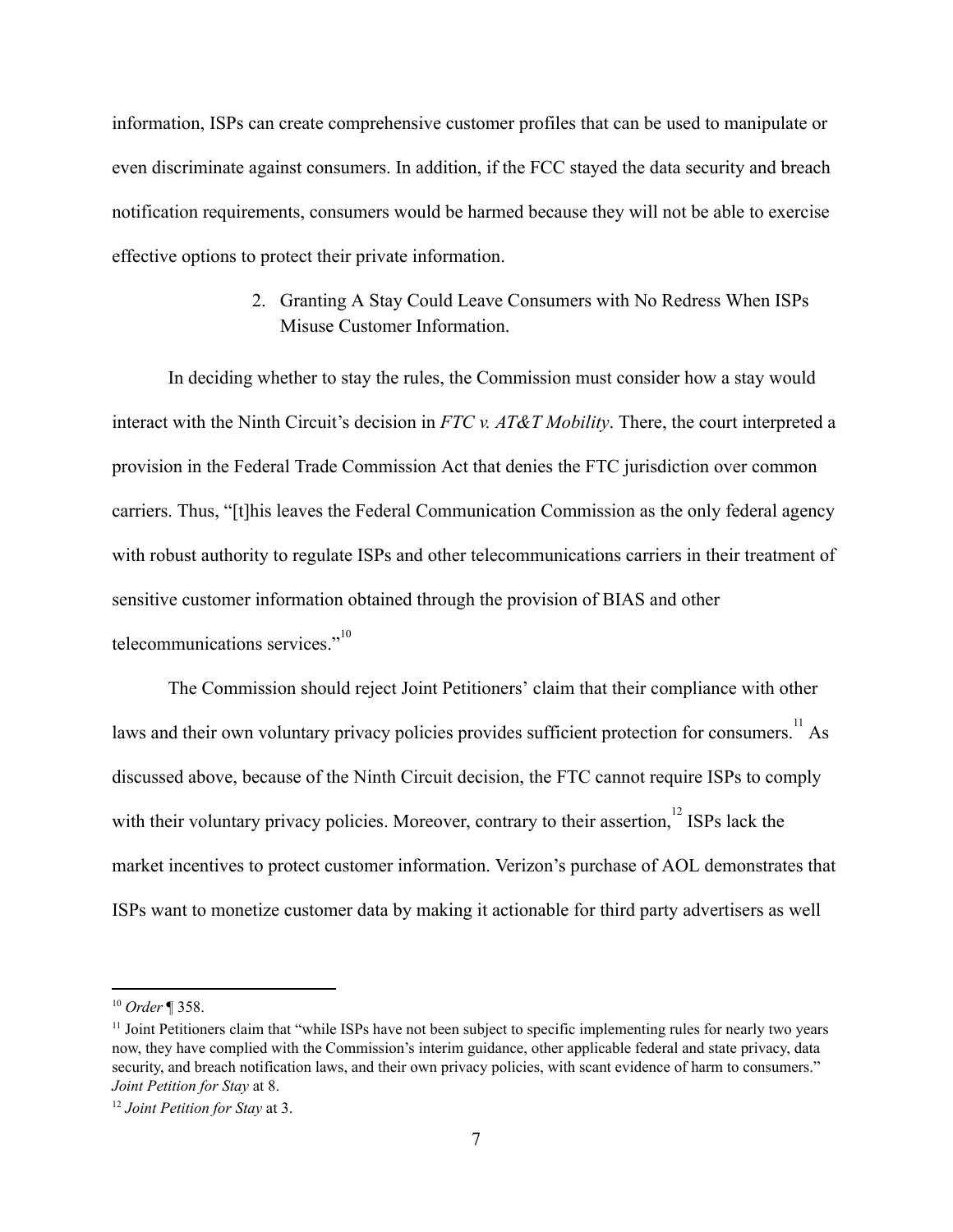as use it for their own marketing purposes.<sup>13</sup> Given the large amounts of money to be made from using consumer data for targeted advertising, the economic incentives actually run the other way. Further, if the rules are stayed and ultimately repealed, ISPs will have even less of an incentive to maintain voluntary privacy protections. Caution during the rulemaking process helped the ISPs to advance their arguments against more restrictive rules. With no rules and no proceeding to create rules, there is no specter of new regulations to discourage ISPs from weakening their privacy policies and practices.

# 3. By Joint Petitioners' Own Logic, Granting A Stay Would Harm Other **Parties**

As Public Interest Organizations have argued previously, it would not serve the public interest for the FCC to replicate the FTC's approach.<sup>14</sup> The FTC's "privacy framework" does not mandate any substantive protections for consumers and the FTC lacks the authority to prescribe rules. It can only act where companies fail to comply with their voluntary privacy promises or fail to take reasonable steps to secure customer information. Therefore, sector-specific privacy rules are appropriate.

It is nonetheless worth pointing out Joint Petitioners' paradoxical assertion that granting a stay would not harm any other parties when, by their own logic, doing so would harm edge providers. Joint Petitioners vociferously argue that the asymmetry created by Commission's privacy rules puts ISPs at a competitive disadvantage vis-à-vis edge providers.<sup>15</sup> They claim that

<sup>13</sup> *See* Kate Kaye, *Key Verizon Data Becomes Available to AOL Advertisers*, Slowly (Mar. 21, 2016), http://adage.com/article/datadriven-marketing/key-verizon-data-aol-advertisers/303186/.

<sup>14</sup> *See, e.g.*, *In the Matter of Protecting the Privacy of Customers of Broadband and Other Telecommunications Services*, WC Docket No. 16106, Ex Parte, American Civil Liberties Union, Benton Foundation,Center for Democracy & Technology, Center for Digital Democracy, Color Of Change, Consumer Action, Consumer Federation of America, Electronic Frontier Foundation, Free Press, New America's Open Technology Institute, Public Knowledge 5-6 (Oct. 20, 2016).

<sup>15</sup> *Joint Petition for Stay* at 17.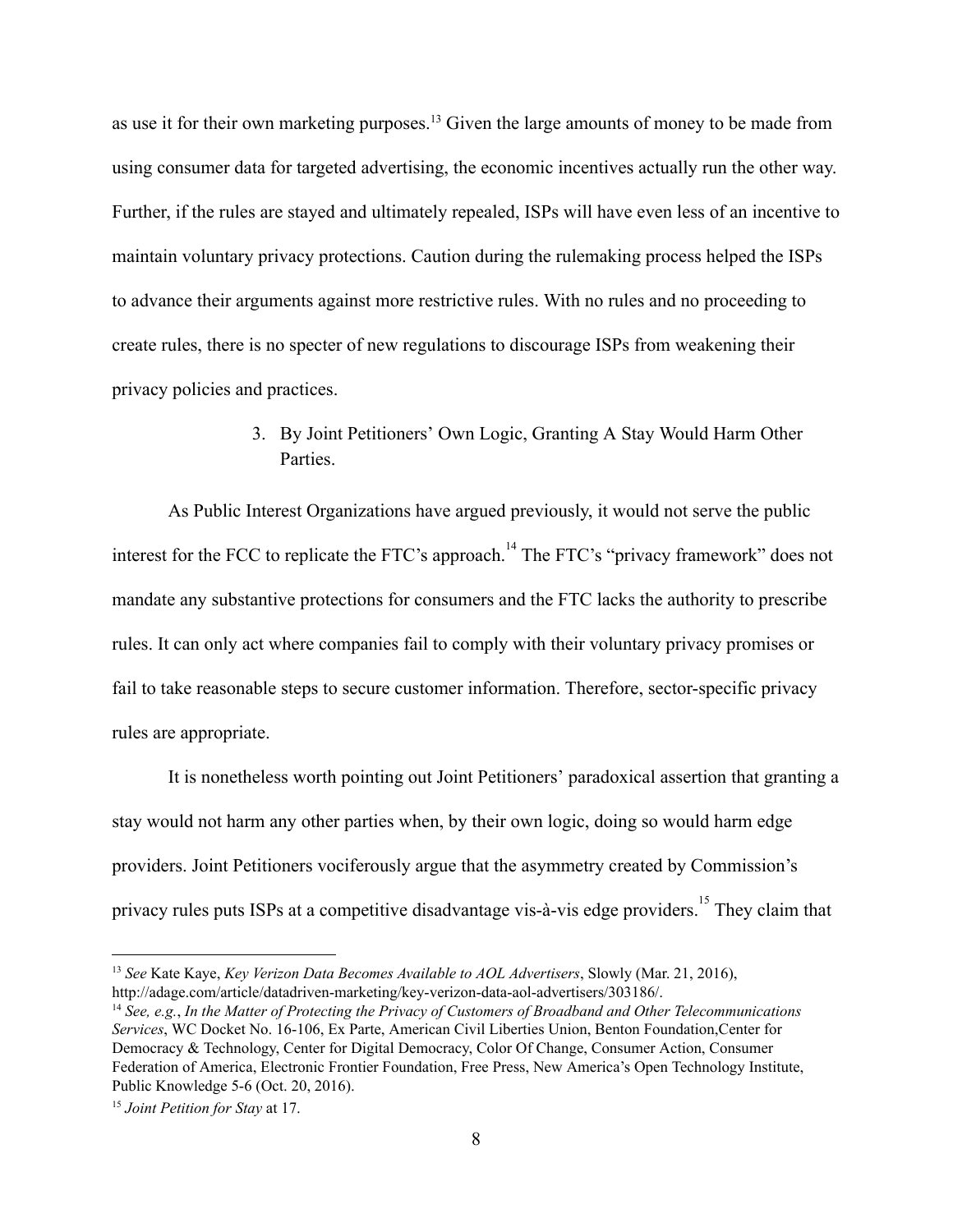staying the rules would "restore the proven and effective approach of protectional consumers" privacy rights through the consistent and uniform application of a single set of privacy obligations applicable across the internet to all companies that come into contact with broadband consumer data<sup>",16</sup>

This claim is based on the false premise that if the rules were stayed, then ISPs would be subject to the FTC's privacy regime. But as discussed above, this is not true due to the Ninth Circuit decision. Meanwhile, edge providers would continue to be subject to the FTC's privacy framework. If it were true, as Joint Petitioners suggest, that different regulatory standards for different types of entities inherently create competitive disadvantages, granting a stay would necessarily harm edge providers. Public Interest Organizations do not concede that this is true, as explained above.

Nevertheless, granting a stay would cause harm to the Public Interest Organizations and their members, as well as to other parties, including even the edge providers if the Joint Petitioners' logic is to be believed. Where other parties would be so harmed by staying the rules, a stay would not serve the public interest. $17$ 

## **B. Staying the Broadband Privacy Rules Would Not Serve the Public Interest.**

Maintaining rules that protect consumer privacy serves the public interest. Individuals' interest in protecting their personal identity and information is of great public concern.  $\frac{18}{18}$  "[T]he

<sup>16</sup> *Joint Petition for Stay* at 3.

<sup>17</sup> *In the Matter of Protecting and Promoting the Open Internet*, GN Docket No. 1428, *Order Denying Stay Petitions*, 30 FCC Rcd. 4681, 4696-97 (2015) ("*Order Denying Stay Petitions*").

 $^{18}$  *See, e.g.*, Merrill Lynch, Pierce, Fenner & Smith, Inc. v. Schultz, No. 01-0402, 2001 WL 1681973, at  $*4$  (D.D.C. Feb. 26, 2001) (referring to "the misuse of confidential information [which will] result in lost trust and confidence between [a corporation] and [its] clients, the loss of goodwill, and the loss of reputation" as a "grave harm" and finding that "an injunction is important in promoting the public interest because it protects the confidentiality of … consumer information"); McVeigh v. Cohen, 983 F.Supp. 215, 221-22 (D.D.C.1998) ("Certainly, the public has an inherent interest in the preservation of privacy rights").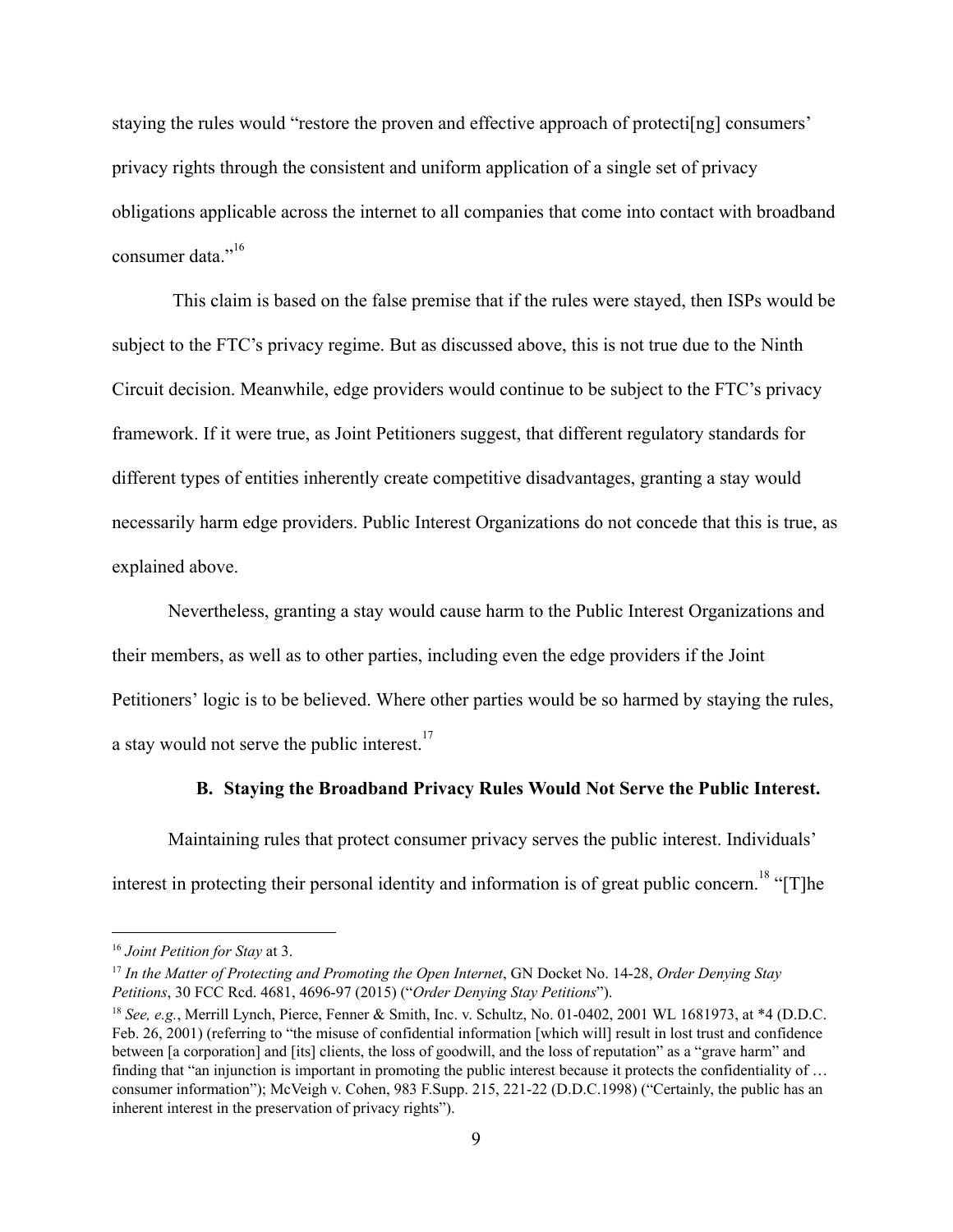importance of an individual's privacy interest is not diminished because the value attached to it is intangible as compared to economic."<sup> $19$ </sup> In fact, this privacy interest is more suitable for protection in part because it is difficult to assign economic value to the intangible harm caused by infringement of the interest. $^{20}$ 

The Commission has found a "strong public interest in protecting consumers' privacy interests when they use communications services. Consumers are uniquely dependent on telecommunications networks to communicate some of their most personal information. $1^{21}$  ISPs use consumers' web browsing history and application history to determine very personal information about the consumer's life. This information can be used to discriminate against, embarrass, or intimidate individuals. Because this information cannot be made private again once it is known, it can also result in psychological harm.<sup>22</sup> Nothing in the Joint Petition for Stay suggests that the Commission's public interest findings were unwarranted.

The Commission should also reject Joint Petitioners' claim that a stay would not cause harm because it would merely retain the "status quo."<sup>23</sup> Maintaining the status quo is not in the public interest where, as here, the Commission has already identified the need for broadband privacy rules, adopted rules, and the rules have begun to take effect.

Finally, as to the rules relating to public notice and consent that will not take effect until December 2017, granting a stay now would be premature.<sup>24</sup> Even taking into account the

<sup>&</sup>lt;sup>19</sup> Raymen v. United Senior Ass'n, Inc., No. CIV.A.05-486(RBW), 2005 WL 607916, at \*4 (D.D.C. Mar. 16, 2005). <sup>20</sup> *See Raymen*, 2005 WL 607916, at \*4.

<sup>21</sup> *Order Denying Stay Petitions* at 4697 (quoting Nat'l Cable & Tel. Ass'n v. FCC, 555 F.3d 996, 1001 (D.C. Cir. 2009)).

<sup>&</sup>lt;sup>22</sup> *Raymen*, 2005 WL 607916, at \*4 (discussing irreparable effects of the misappropriation of a non-public figure's personal identity and information).

<sup>23</sup> *Joint Petition for Stay* at 31.

<sup>24</sup> Small ISPs have an additional year. *Order* ¶ 312.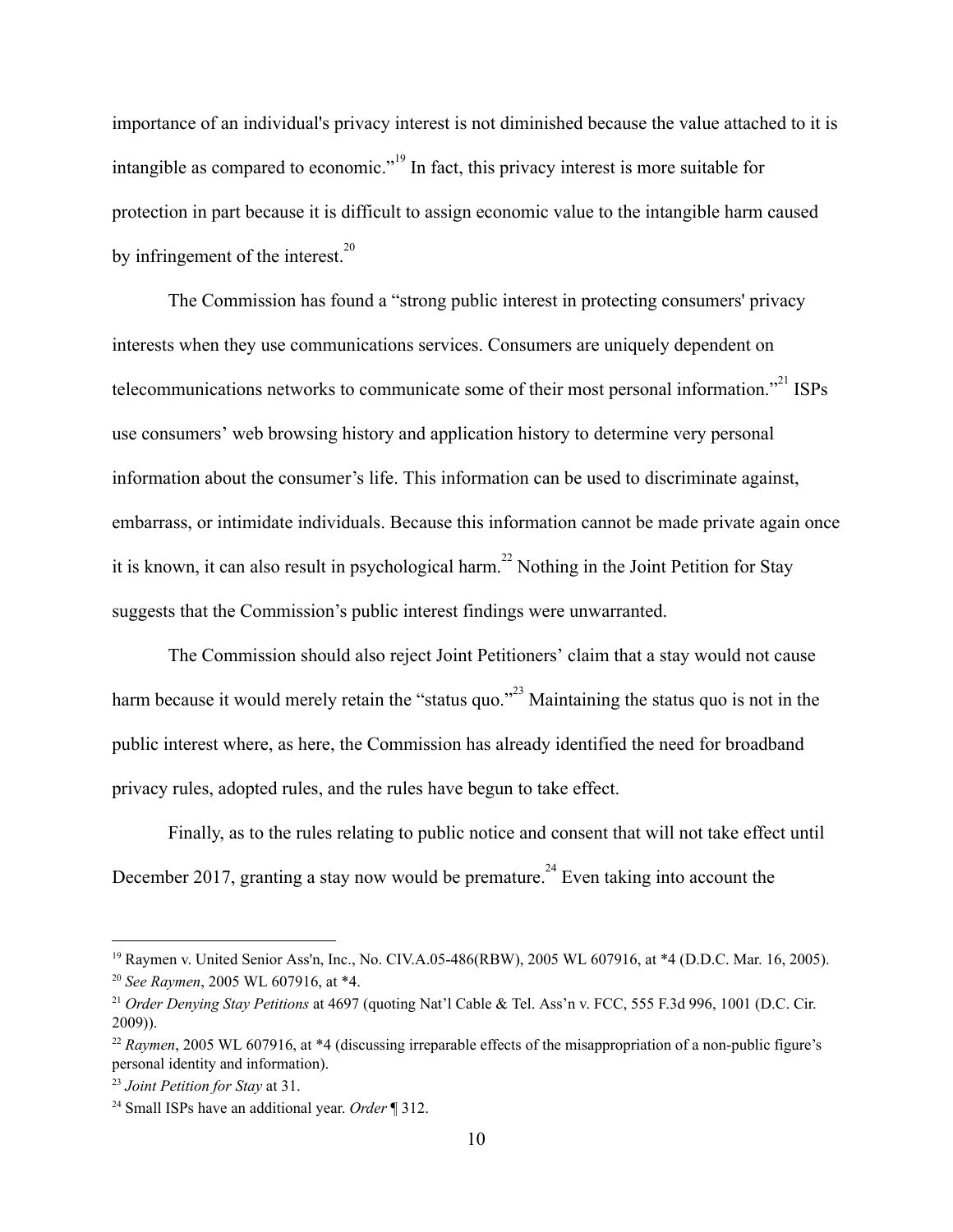necessary lead time to put these procedures in place, the Commission should be able to decide whether to reconsider its rules well before the most ISPs will likely incur significant expenses. On the other hand, if the rules were to be stayed now and later upheld, the ISPs would claim they need more time to comply, and the public would be harmed as a result.

#### **C. Joint Petitioners Failed to Show Irreparable Harm.**

Joint Petitioners' blanket conclusory statements are insufficient to meet the standard for showing irreparable harm.<sup>25</sup> "Mere injuries, however substantial, in terms of money, time and energy necessarily expended in the absence of a stay, are not enough.<sup> $26$ </sup> The simple fact that the government passed regulations that impose certain costs is not irreparable injury.<sup>27</sup> Irreparable harm has to be "both certain and great; it must be actual and not theoretical."<sup>28</sup> The harm must also be imminent.<sup>29</sup> This is an "exacting standard" that Joint Petitioners fail to meet.<sup>30</sup>

Joint Petitioners provide no concrete evidence of harm but simply rehash the same economic arguments that they made in the rulemaking, which the Commission has already

<sup>&</sup>lt;sup>25</sup> In the Matter of Carriage of Digital Television Broadcast Signals: Amendment to Part 76 of the Commission's *Rules*, CS Docket No. 98120, Order, 27 FCC Rcd 10217, 10220 (2012) ("*Amendment to Part 76 Rules*") (citing Davis v. Pension Ben. Guar. Corp., 571 F.3d 1288, 1291 (D.C. Cir. 2009) and Winter v. Natural Res. Def. Council, Inc., 555 U.S. 7, 22 (2008)).

<sup>26</sup> *See* Virginia Petroleum Jobbers Ass'n v. Federal Power Comm'n, 259 F.2d 921, 925 (D.C. Cir. 1958).

<sup>27</sup> *Order Denying Stay Petitions* at 4690. "[E]conomic loss does not, by itself, constitute irreparable harm unless it threatens the very existence of the movant's business." *Amendment to Part 76 Rules* at 10227–28; *In the Matter of Connect America Fund*, WC Docket Nos. 1090, 05337, Order, 27 FCC Rcd 7158, 7160 (2012) (quoting Wisconsin Gas Co. v. FERC, 758 F.2d 669, 674 (D.C. Cir. 1985).

<sup>28</sup> *In the Matter of Echostar Satellite Operating Company Application for Special Temporary Authority Related to* Moving the EchoStar 6 Satellite from the 77° W.L. Orbital Location to the  $96.2^{\circ}$  W.L. Orbital Location, and to *Operate at the 96.2° W.L. Orbital Location*, Memorandum Opinion and Order, 28 FCC Rcd. 5475, 5480 (2013) (quoting Wisconsin Gas Co., 758 F.2d at 674).

<sup>&</sup>lt;sup>29</sup> Amendment to Part 76 Rules at 10227-28.

<sup>&</sup>lt;sup>30</sup> Amendment to Part 76 Rules at 10228; see also Bristol-Myers Squibb Co. v. Shalala, 923 F. Supp. 212, 220 (D.D.C. 1996) (referring to it as "a very high standard.").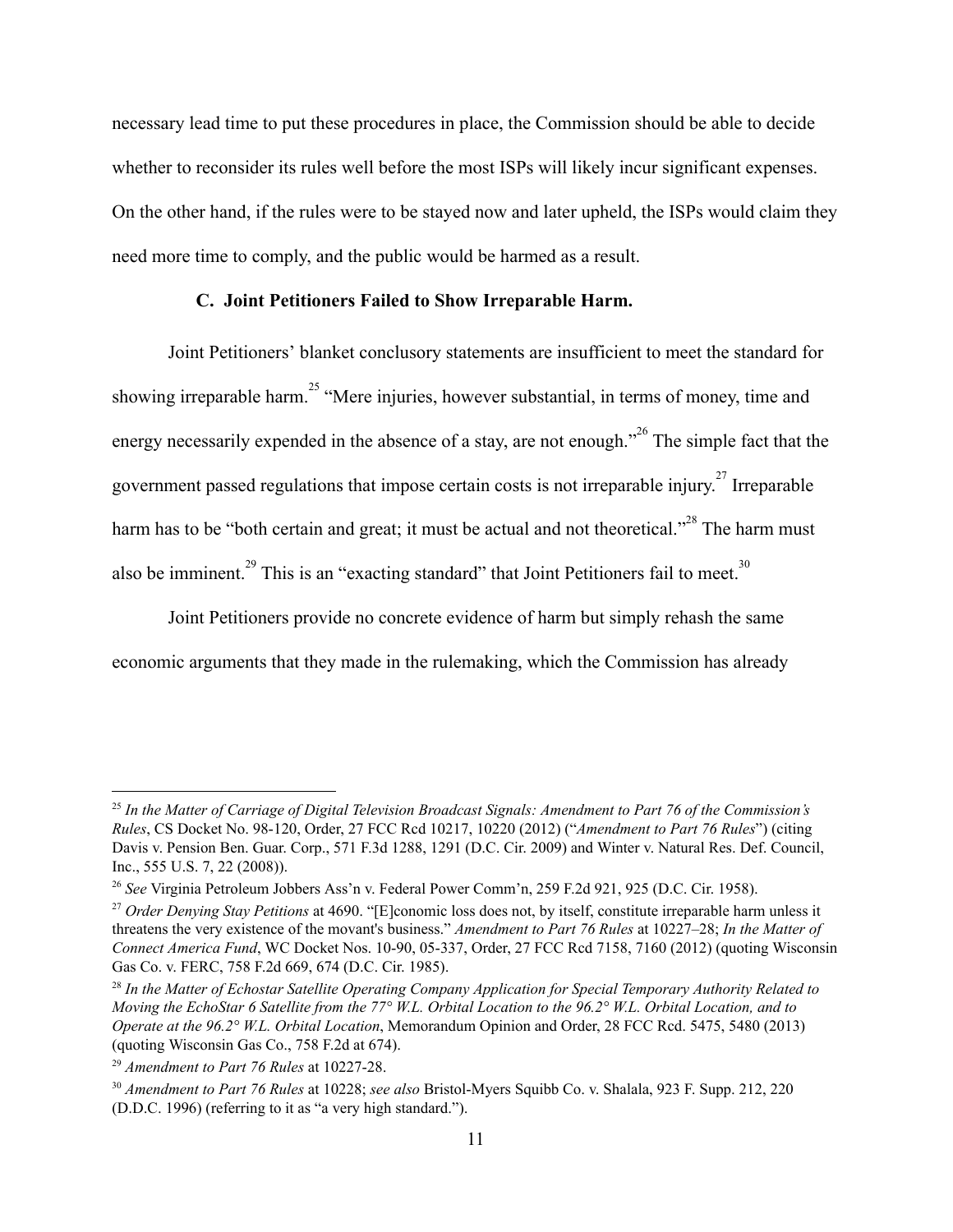considered and rejected. The Commission's sound practice has been to reject requests for a stay where a party primarily relies on the same claims it raised before.<sup>31</sup>

In any event, the economic harms described by Joint Petitioners are either theoretical, grossly exaggerated, or routine costs associated with compliance. For example, Joint Petitioners claim that implementing an opt-in mechanism would be prohibitively expensive for them, but it is unlikely to be significantly expensive to switch from the opt-out regime they claim to already use.<sup>32</sup> They also suggest that providing privacy options, such as those available on edge platforms, would be too costly.<sup>33</sup> At the same time, Joint Petitioners argue that many ISPs already implement greater protection of private information.<sup>34</sup>

Joint Petitioners' claims of lost profits are speculative at best, and inconsistent with free market principles. Joint Petitioners state that constraints on data-driven marketing increase marketing costs and produces waste,  $35$  but they assume  $-$  without support  $-$  that customers will not opt-in to ISPs using their information. More importantly, the ISPs confuse consumer choice, a staple of the free market, with financial harm.

Joint Petitioners' claims of loss of goodwill are also speculative and highly exaggerated.<sup>36</sup> Joint Petitioners claim that obtaining consent for using customer information will prevent them

<sup>31</sup> *See Amendment to Part 76 Rules* at at 10227 (denying to issue a stay to petitioners where "the Movants largely repeat[ed] claims about loss of viewers and advertising revenues that the Commission rejected in its *Fifth Report and Order* factual findings.").

<sup>32</sup> *Joint Petition for Stay* at 2526.

<sup>&</sup>lt;sup>33</sup> *Joint Petition for Stay* at 25-26 ("To be in compliance by the rules' effective date, ISPs will need to revise and send notices, and obtain opt-in for the use of app usage and Web browsing data, and offer either opt-in or opt-out consent for most first-party marketing activities they undertake today.").

<sup>&</sup>lt;sup>34</sup> *See, e.g., ACA Petition for Reconsideration, WC Docket No. 16-106, at 16.* 

<sup>35</sup> *Joint Petition for Stay* at 26.

<sup>36</sup> *Joint Petition for Stay* at 7; *See* Teva Pharm. USA, Inc. v. Food & Drug Admin., 404 F. Supp. 2d 243, 246 (D.D.C. 2005) ("[A]t this point, such possible harm is months away. Hence, under the present circumstances, no party is imminently faced with any irreparable harm—it is simply too early, and all harms are speculative.").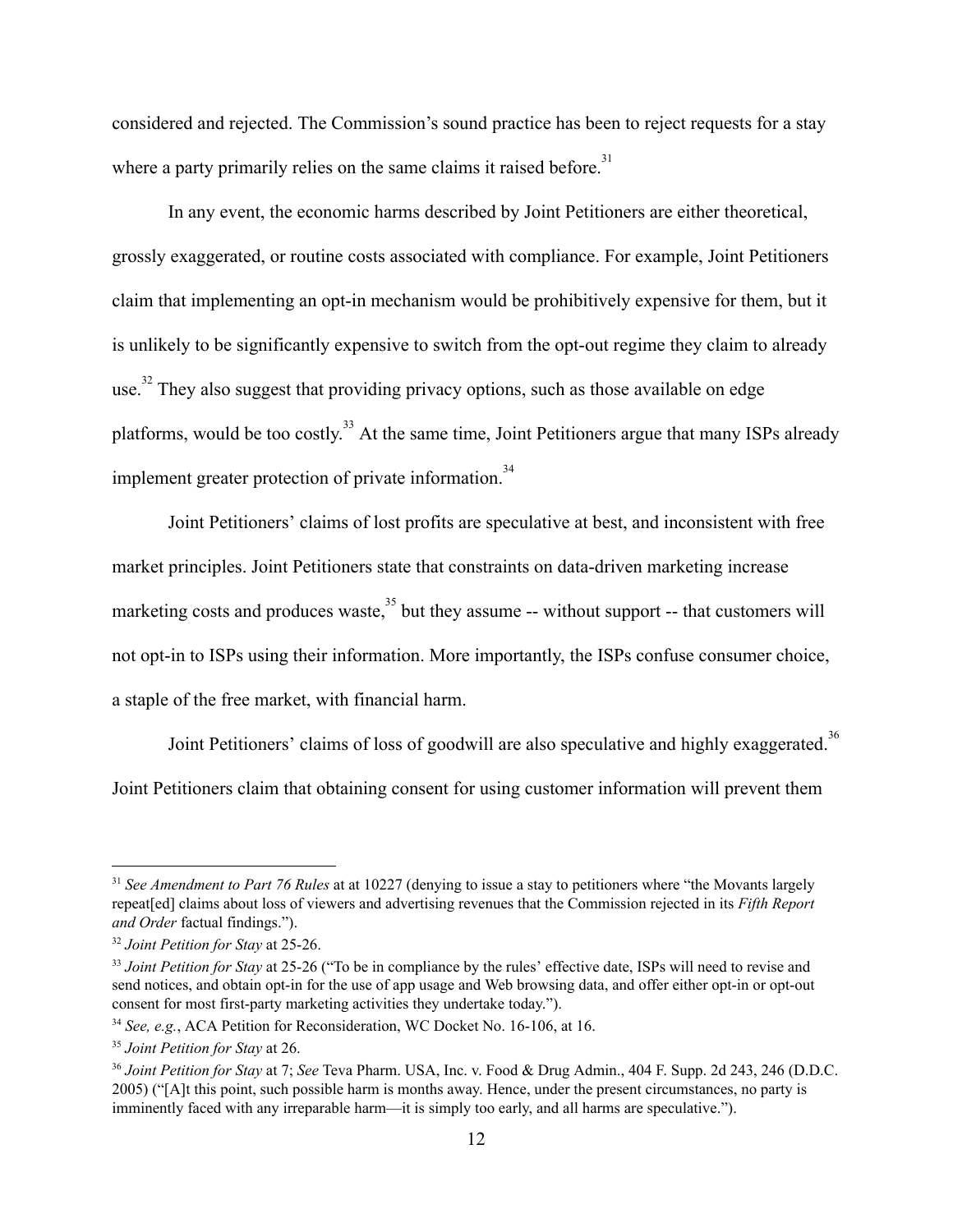from developing and recommending particular products and services, offering discounts and incentives, or creating targeted advertisements, thereby impairing customer goodwill.<sup>37</sup> Yet, using consumers' information for these purposes without notice and consent is much more likely to impair goodwill.

Similarly, complying with the data breach notice requirements will not harm ISPs' goodwill.<sup>38</sup> Rather, ISPs will lose goodwill if they are breached, choose not to notify customers, and then their customers are harmed. Moreover, most consumers appreciate receiving this information; without this knowledge they are less able to protect themselves, and market forces will not incentivize providers to compete in providing better security. It is paternalistic to assume that customers do not want to be notified when their data has been exposed. In any case, to the extent that the ISPs lose the public's goodwill, it is due to their inadequate data security measures, not the rules.

## **D. Joint Petitioners are Not Likely to Succeed on the Merits in their Petitions for Reconsideration.**

1. Joint Petitioners rely on arguments which have previously been presented and considered by the Commission.

The Commission's power to grant petitions for reconsideration is limited to those which rely on facts or arguments which have not been previously presented to the Commission.<sup>39</sup> Yet, contrary to long standing Commission procedure, these Petitions for Reconsideration rely solely on arguments previously presented and considered by the Commission in the Order. For instance, For instance, CTIA argues in its Petition for Reconsideration: (1) that the Commission does not

<sup>37</sup> *Joint Petition for Stay* at 26, 27.

<sup>38</sup> *Joint Petition for Stay* at 30, 31.

<sup>39</sup> 47 C.F.R. **§** 1.429.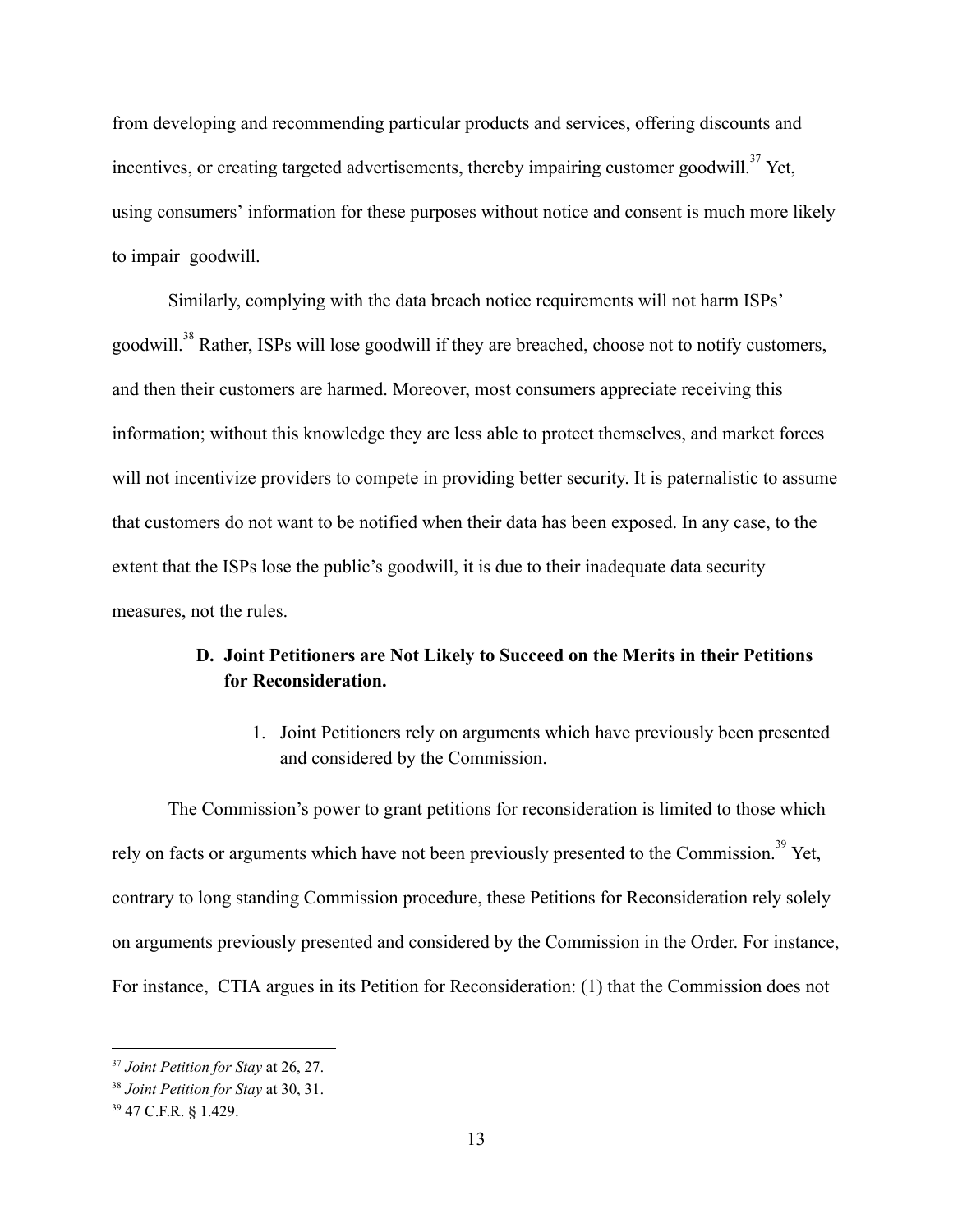have authority to reclassify broadband as a common carrier service, (2) Section 222 does not extend to broadband services, and (3) that Section 222(a) does not give the Commission authority to limit use of information other than CPNI under Section  $222(c)$ .<sup>40</sup> These are the exact same arguments CTIA presented to the Commission in their comments and reply comments.<sup>41</sup>

In fact, CTIA cites heavily to its own comments and reply comments in this proceeding throughout the CTIA Petition.<sup> $42$ </sup> The Commission has previously rejected petitions for reconsideration where the petitioner "essentially repeats the same arguments it relied upon in the comments and reply comments it filed" and "fails to raise new arguments or facts that would warrant reconsideration of  $[$ the underlying $]$  order.<sup> $3$ </sup> Further, the Commission explicitly considers and in many cases rejects CTIA's arguments in the Order.<sup>44</sup>

CTIA's Petition is not alone in its procedural deficiency. Each of the organizations that signed on to the Joint Petition for Stay commit the same fatal error in their Petitions for Reconsideration. For example, NCTA argues in their Petition for Reconsideration that the *Order* creates speaker-based distinctions subject to heightened scrutiny.<sup> $45$ </sup> NCTA and others make the same argument in their comments and reply comments.<sup>46</sup> Here too, the Commission considers NCTA's First Amendment argument and rejects the First Amendment arguments advanced by

<sup>&</sup>lt;sup>40</sup> See CTIA Petition for Reconsideration, WC Docket No. 16-106, at 2-6 (filed January 3, 2017) ("CTIA Petition").

<sup>&</sup>lt;sup>41</sup> See generally, Comments of CTIA, WC Docket No. 16-106 (filed May 26, 2016) ("CTIA Comments").

<sup>42</sup> *See e.g*., CTIA Petition at 2 (As CTIA argued in its comments…"); CTIA Petition at 3; CTIA Petition at 4.

<sup>&</sup>lt;sup>43</sup> In the Matter of AVR, L.P., CC Docket No. 98-92, Memorandum Opinion and Order, 16 FCC Rcd 1247, 1248-49 ¶¶ 34 [\(2001\)](https://1.next.westlaw.com/Link/Document/FullText?findType=Y&serNum=2001046912&pubNum=4493&originatingDoc=Ib4ed45a0e52d11dc8dba9deb08599717&refType=CA&fi=co_pp_sp_4493_1248&originationContext=document&transitionType=DocumentItem&contextData=(sc.Search)#co_pp_sp_4493_1248); *see [GTEBell](https://1.next.westlaw.com/Link/Document/FullText?findType=Y&serNum=2003874776&pubNum=4493&originatingDoc=Ib4ed45a0e52d11dc8dba9deb08599717&refType=CA&fi=co_pp_sp_4493_24873&originationContext=document&transitionType=DocumentItem&contextData=(sc.Search)#co_pp_sp_4493_24873) Atlantic*[,](https://1.next.westlaw.com/Link/Document/FullText?findType=Y&serNum=2003874776&pubNum=4493&originatingDoc=Ib4ed45a0e52d11dc8dba9deb08599717&refType=CA&fi=co_pp_sp_4493_24873&originationContext=document&transitionType=DocumentItem&contextData=(sc.Search)#co_pp_sp_4493_24873) CC Docket No. 98184, Order on [Reconsideration,](https://1.next.westlaw.com/Link/Document/FullText?findType=Y&serNum=2003874776&pubNum=4493&originatingDoc=Ib4ed45a0e52d11dc8dba9deb08599717&refType=CA&fi=co_pp_sp_4493_24873&originationContext=document&transitionType=DocumentItem&contextData=(sc.Search)#co_pp_sp_4493_24873) 18 FCC Rcd. 24871, 24873 (stating that the Commission "will deny any petition that merely repeats arguments previously considered and rejected").

<sup>44</sup> *Order* ¶¶ 33436; 34344 (affirming the Commission's decision in the *2015 Open Internet Order*, rejecting the view that Section 222 only applies to telephony, and finding that Section 222(a) provides authority for the rules as to Customer PI and imposes a duty on telecommunications carriers to protect the confidentiality of proprietary information.).

<sup>&</sup>lt;sup>45</sup> See NCTA Petition for Reconsideration, WC Docket No. 16-106, at 21-23 (filed January 3, 2017) ("NTCA Petition").

<sup>&</sup>lt;sup>46</sup> See e.g. NCTA Reply Comments at 11-13.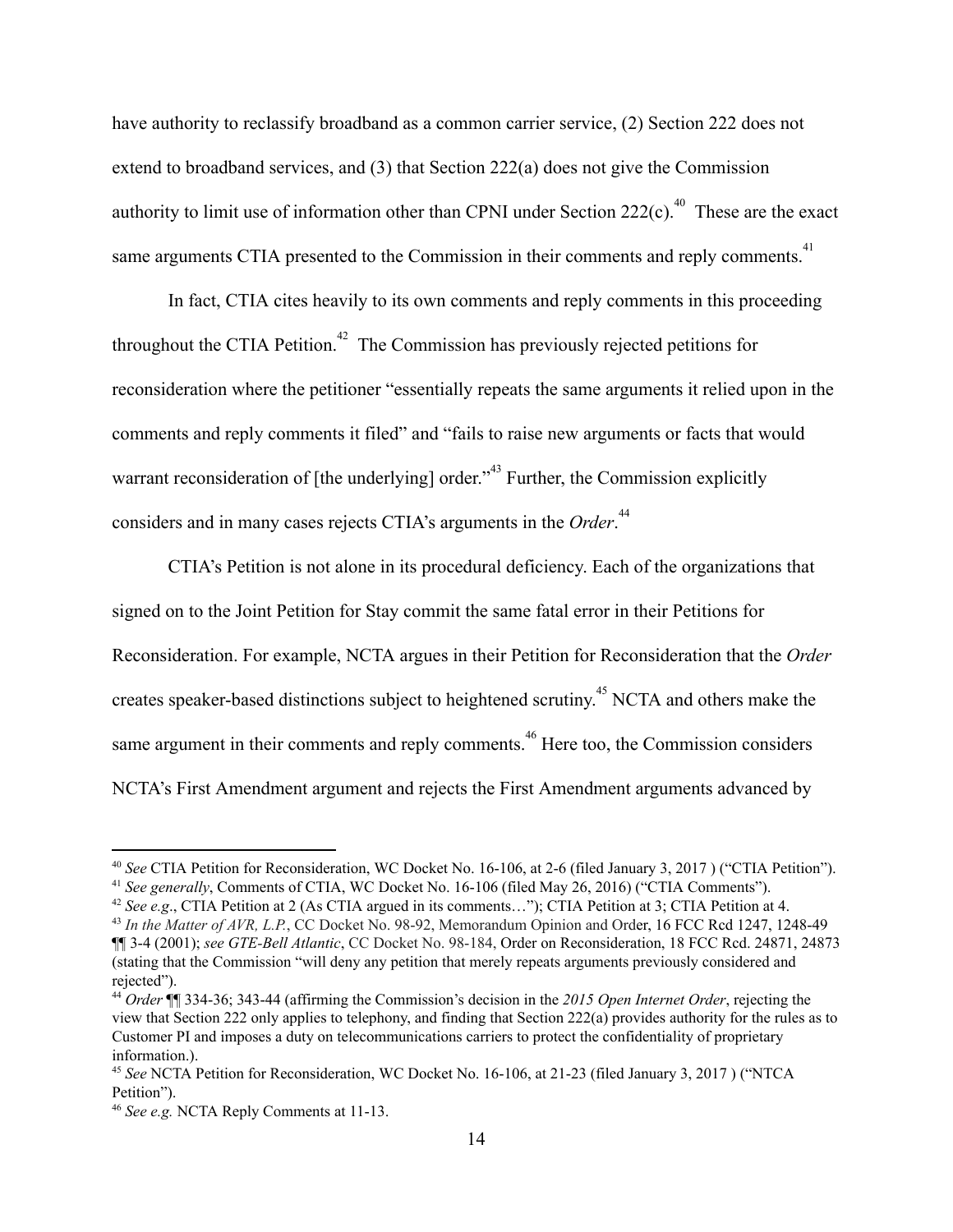Laurence Tribe on behalf of NCTA, USTelecom, and CTIA (all of whom are signatories to the Joint Petition for Stay). <sup>47</sup> Given that Joint Petitioners simply recycle arguments presented in their comments and reply comments, their Petitions for Reconsideration are not likely to succeed on the merits, and they should be denied in accordance with 47 C.F.R. § 1.429(l)(3).<sup>48</sup>

2. The Commission has the legal authority to adopt rules under section 222.

Not only do the Petitions for Reconsideration fail on procedural grounds, they would fail on the merits as well. Joint Petitioners boldly claim that Section 222 does not authorize the Commission to regulate how ISPs share and use their customers' data.<sup>49</sup> In 1996, Congress enacted Section 222 of the Communications Act providing protections to the privacy of the data that *all* telecommunications carriers collect from their customers. Congress' intent to protect telecommunication customers' information through Section 222 could not be clearer. As the Commission noted in the *Order* , Congress gave customers the right to know what information is collected about them and how that information is being used.<sup>50</sup> Through the *Open Internet Order*, the Commission reclassified BIAS as a telecommunications service, thereby subjecting ISPs to Section 222, a decision upheld by the D.C. Circuit in *United States Telecom Ass'n v. FCC*.<sup>51</sup> Therefore, it is clear that the requirements imposed by Section 222 on telecommunications carriers now apply to ISPs.

<sup>47</sup> *Order* ¶¶ 375387 (finding that the rules do not violate the first amendment and concluding that heightened scrutiny under *Sorrell* was unwarranted.).

<sup>&</sup>lt;sup>48</sup> The Commission may dismiss any petition that relies on arguments that have been fully considered and rejected by the [Commission](https://www.law.cornell.edu/definitions/index.php?width=840&height=800&iframe=true&def_id=a6297a35c9ac3fd0044718728be4adbe&term_occur=19&term_src=Title:47:Chapter:I:Subchapter:A:Part:1:Subpart:C:Subjgrp:168:1.429) within the same proceeding. 47 C.F.R.**§** 1.429 (l)(3).

<sup>49</sup> *Joint Petition for Stay* at 11.

<sup>50</sup> *Order* ¶ 21 (citing Joint Explanatory Statement of the Committee of Conference, 104th Cong., 2d Sess. 204; see also H.R. Rep. No. 204, 104th Cong., 1st Sess. 91 (1995).).

<sup>51</sup> *In the Matter of Protecting and Promoting the Open Internet*, GN Docket No. 1428, Report and Order on Remand, Declaratory Ruling, and Order, 30 FCC Rcd at 5733, para. 306; *see also United States Telecom Ass'n v. F.C.C.*, 825 F.3d at 712.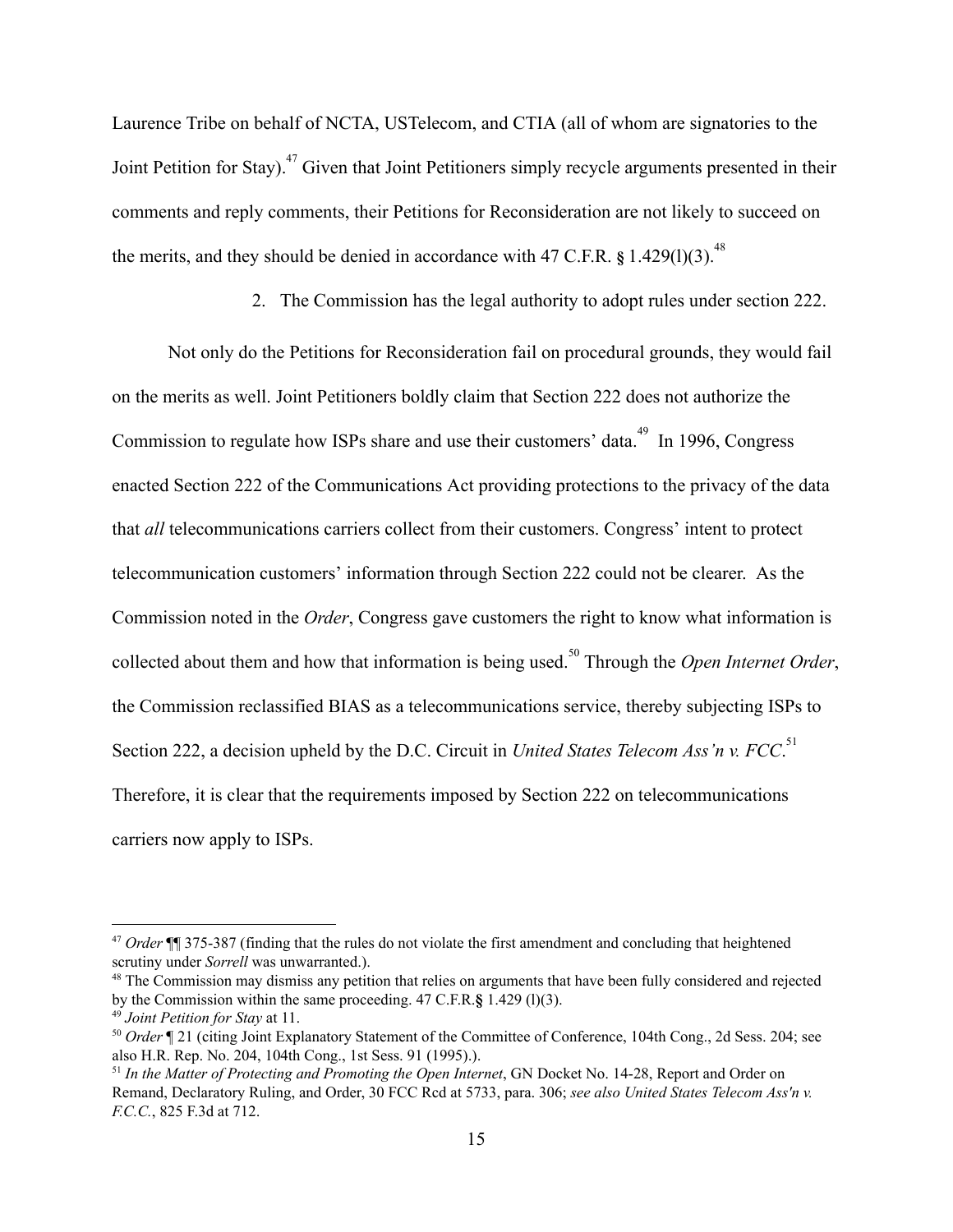3. Broadband privacy rules do not violate the first amendment.

The *Order* does not violate the First Amendment rights of ISPs for several reasons. Joint Petitioners incorrectly assert that speaker-based distinctions are subject to heightened scrutiny.<sup>52</sup> This is only a partial statement of the law, designed to suit Joint Petitioners' interest. Whether a speaker-based distinctions is subject to heightened scrutiny is based not merely on whether a law or regulation singles out individuals, but whether the speech-burdening restrictions are justified without reference to the content of the regulated speech.<sup> $53$ </sup> As is the case with all of the arguments presented, the Commission addresses why strict scrutiny under *Sorrell*  is unwarranted in the *Order*.<sup>54</sup> Unlike the facts in *Sorrell*, the broadband privacy rules do not prohibit nor disfavor any particular type of activity.<sup>55</sup>

Further, Section 222, and the rules promulgated to implement it, are not content-based.<sup>56</sup> Taking Joint Petitioners' argument to its logical end, applying strict scrutiny to the broadband privacy rules would require the same for a wide array of other existing privacy regulations, which impose different restrictions and requirements on the use and disclosure of personal information.<sup>57</sup> It is clear that *Sorell* does not require that analysis of all sector-specific privacy regulations. In fact, *Sorrell* specifically cites HIPAA, which is similarly limited to covering

<sup>52</sup> *Joint Petition for Stay* at 20.

<sup>53</sup> Boos v. [Barry](https://1.next.westlaw.com/Link/Document/FullText?findType=Y&serNum=1988038612&pubNum=0000708&originatingDoc=Ie627fce36f4e11e4b4bafa136b480ad2&refType=RP&originationContext=document&transitionType=DocumentItem&contextData=(sc.Search))*[,](https://1.next.westlaw.com/Link/Document/FullText?findType=Y&serNum=1988038612&pubNum=0000708&originatingDoc=Ie627fce36f4e11e4b4bafa136b480ad2&refType=RP&originationContext=document&transitionType=DocumentItem&contextData=(sc.Search))* 485 U.S. 312, 320 [\(1988\)](https://1.next.westlaw.com/Link/Document/FullText?findType=Y&serNum=1988038612&pubNum=0000708&originatingDoc=Ie627fce36f4e11e4b4bafa136b480ad2&refType=RP&originationContext=document&transitionType=DocumentItem&contextData=(sc.Search)) (quoting Renton v. Playtime [Theatres,](https://1.next.westlaw.com/Link/Document/FullText?findType=Y&serNum=1986109853&pubNum=0000708&originatingDoc=Ie627fce36f4e11e4b4bafa136b480ad2&refType=RP&originationContext=document&transitionType=DocumentItem&contextData=(sc.Search)) Inc.*[,](https://1.next.westlaw.com/Link/Document/FullText?findType=Y&serNum=1986109853&pubNum=0000708&originatingDoc=Ie627fce36f4e11e4b4bafa136b480ad2&refType=RP&originationContext=document&transitionType=DocumentItem&contextData=(sc.Search))* 475 U.S. 41, 48, 106 [S.Ct.](https://1.next.westlaw.com/Link/Document/FullText?findType=Y&serNum=1986109853&pubNum=0000708&originatingDoc=Ie627fce36f4e11e4b4bafa136b480ad2&refType=RP&originationContext=document&transitionType=DocumentItem&contextData=(sc.Search)) 925, 89 [L.Ed.2d](https://1.next.westlaw.com/Link/Document/FullText?findType=Y&serNum=1986109853&pubNum=0000708&originatingDoc=Ie627fce36f4e11e4b4bafa136b480ad2&refType=RP&originationContext=document&transitionType=DocumentItem&contextData=(sc.Search)) 29 (1986)); *Sorrell v. IMS Health, Inc.*, 564 U.S. 552, 566 (2011).

<sup>54</sup> *See Order* ¶ 388.

<sup>55</sup> *Id*.

<sup>56</sup> *Order* ¶¶ 3839.

<sup>57</sup> *See* PK Reply Comments, WC Docket No. 16106, at 12; *Order* ¶ 389, n.1171(" Indeed, if laws impacting expression were considered content-based for not being universal, nearly every privacy and intellectual property law would need to pass strict scrutiny.").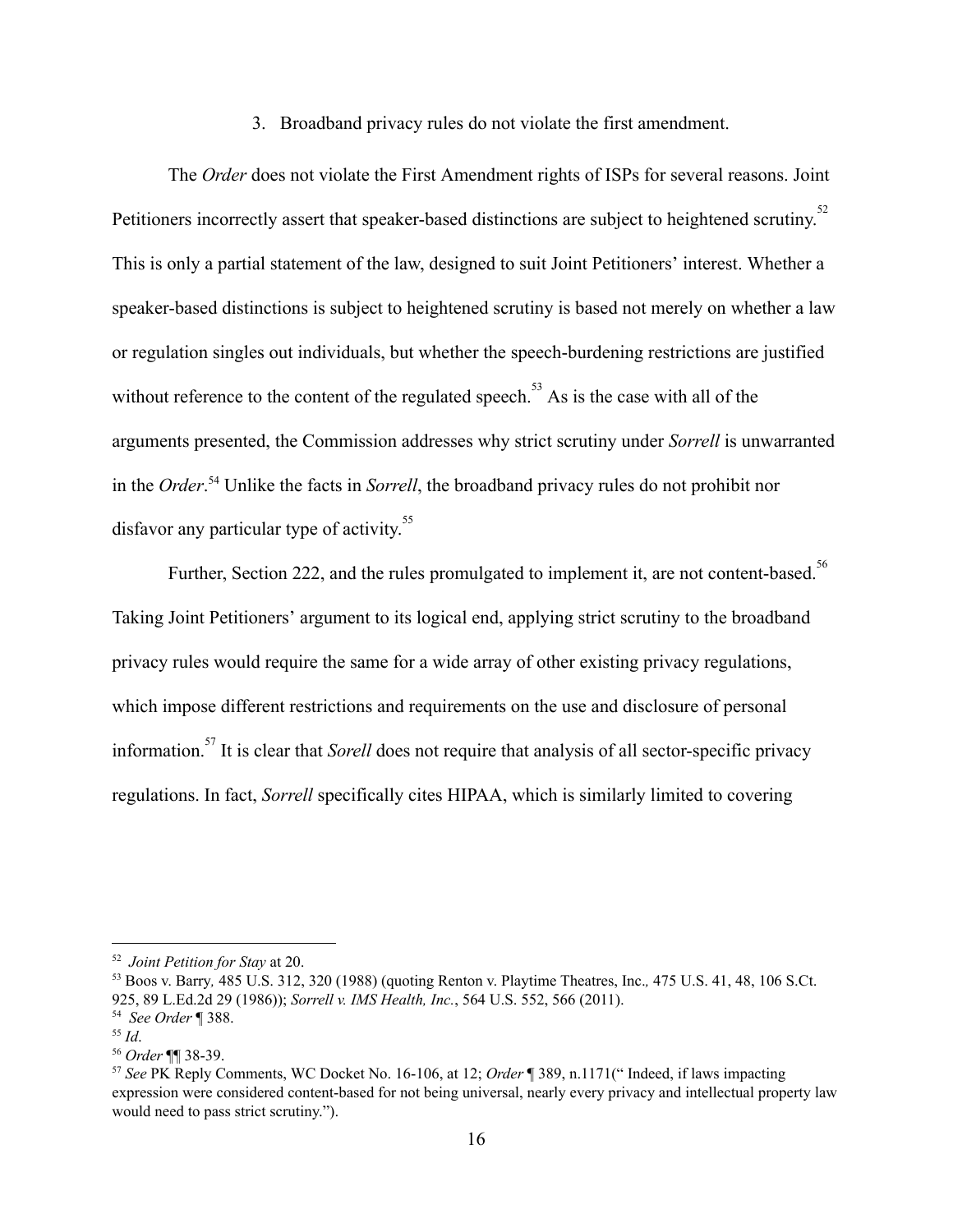certain specific entities and types of information, as an example of a privacy protection that does *not* violate the First Amendment.<sup>58</sup>

Joint Petitioners also misapply the well-established framework for evaluating governmental restrictions on commercial speech, from *Central Hudson Gas & Electric Corp. v. Public Service Comm'n of New York*.<sup>59</sup> Joint Petitioners argue that the rules are both under-inclusive and over-inclusive, but as the Commission explains in the *Order*, *Central Hudson* only requires that the rules be no more extensive than necessary to advance the government's substantial interest. <sup>60</sup> This does not require the Commission to craft the least restrictive rule conceivable, but rather only one that is reasonable and whose scope is in proportion to the interest served.<sup>61</sup> The Commission goes into extensive detail in the *Order*, explaining why the rules are reasonable and clearly satisfies the *Central Hudson* test.<sup>62</sup> Thus, the broadband privacy rules do not violate the First Amendment.

<sup>&</sup>lt;sup>58</sup> Sorrell, 564 U.S. at 573; ACLU Reply Comments, WC Docket No. 16-106, at 5; Order n.1172 ("use-based exceptions to Section 222 and our rules do not render the statute or rules content-based any more than purpose-based exceptions in HIPAA.").

<sup>59</sup> 447 U.S.C. 557 (1980).

<sup>&</sup>lt;sup>60</sup> *Central Hudson*, 447 U.S. at 569-70.

<sup>61</sup> *Greater New Orleans Broad. Ass'n v. United States*, 527 U.S. 173, 188 (1999).

<sup>&</sup>lt;sup>62</sup> *Order* ¶¶ 384-87.